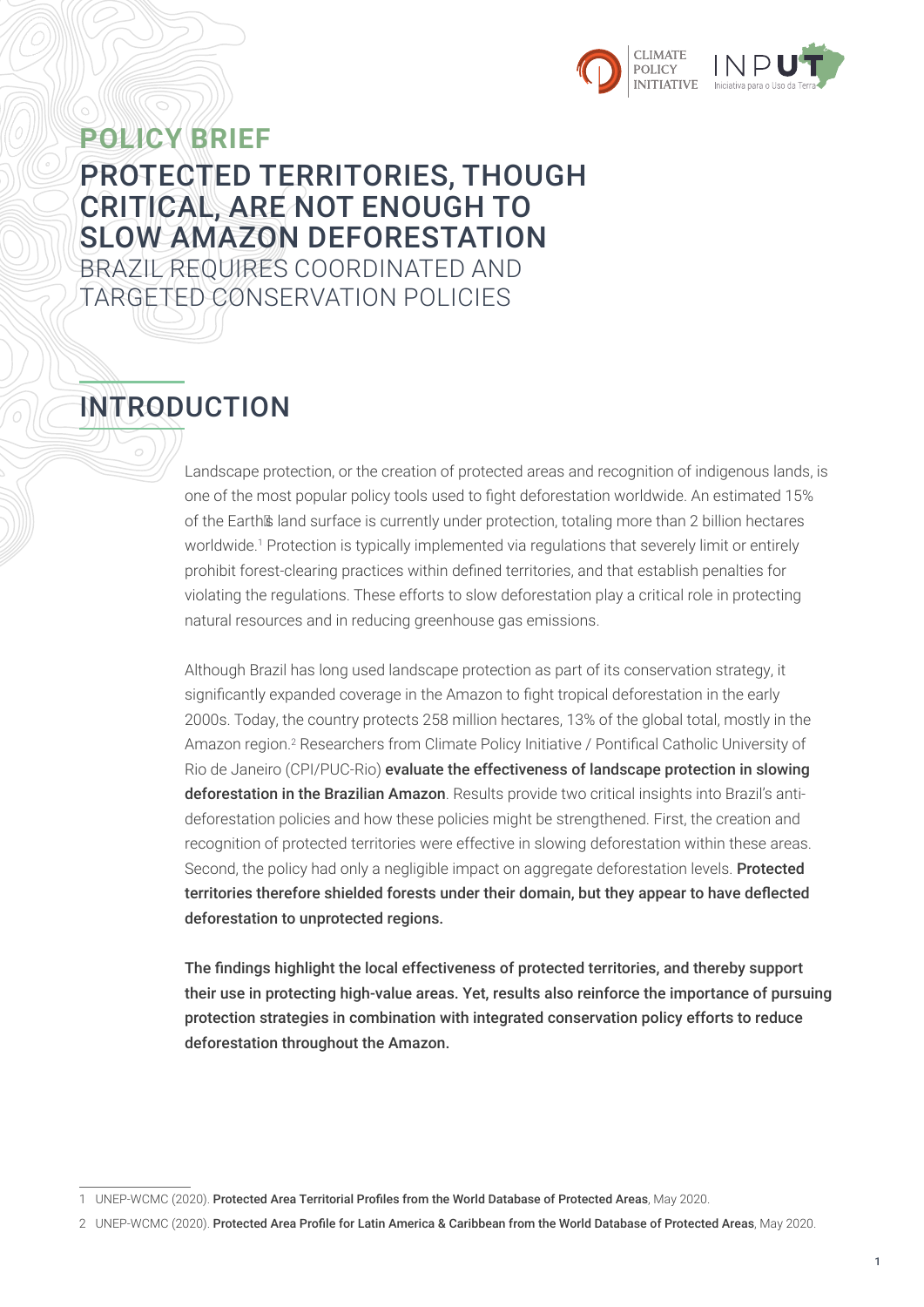

# RECOMMENDATIONS

- The use of protected landscapes to shield forests from deforestation is a strategy that works and should be maintained and expanded; however, they cannot be used in isolation to reduce overall levels of deforestation.
- Protected landscape strategies must be coordinated with complementary conservation policies to prevent the displacement of deforestation to unprotected territories.

### WHAT ARE PROTECTED TERRITORIES?

The International Union for Conservation of Nature (IUCN) defines a protected territory as "a clearly defined geographical space, recognized, dedicated and managed, through legal or other effective means, to achieve the long term conservation of nature with associated ecosystem services and cultural values".3 In Brazil, protected territories include protected areas (such as national parks, natural monuments, and biological reserves) and indigenous lands. Protected areas aim at providing longterm conservation of high-value natural ecosystems, whereas indigenous lands aim at protecting nature as a means of preserving the livelihoods of indigenous communities and ensuring their right of access to and management of lands as part of their traditional way of life. Despite this difference, Brazilian legislation recognizes that indigenous lands contribute to environmental conservation and therefore regards them as protected territories.<sup>4</sup>

Although Brazilian protected areas and indigenous lands both classify as public lands, each is governed by a different authority and is therefore subject to different regulations. Following a period of technical assessment and public consultation, protected areas are created via laws or decrees. They can be managed at federal, state, or municipal levels, but federal and state areas are far more common in the Amazon. In contrast, indigenous lands cannot be created, only recognized.

Protected areas can be either strictly protected, where no deforestation of any form is legal, or of sustainable use, where forest clearing may be legal if duly licensed and in accordance with the area's management plan. Clearing of native vegetation in indigenous lands is only legal if performed by indigenous peoples as part of their traditional way of life.

When an area is granted protection, it becomes legally protected, since Brazil's regulatory framework allows for harsher punishment of environmental infractions committed within protected territories. Moreover, these territories are also typically under greater public scrutiny.

<sup>3</sup> IUCN (2008). Protected Areas. Available at <https://www.iucn.org/theme/protected-areas/about>.

<sup>4</sup> Brazil (2006). Decreto Nº 5.758, de 13 de Abril de 2006. Subchefia para Assuntos Jurídicos, Casa Civil, Presidência da República.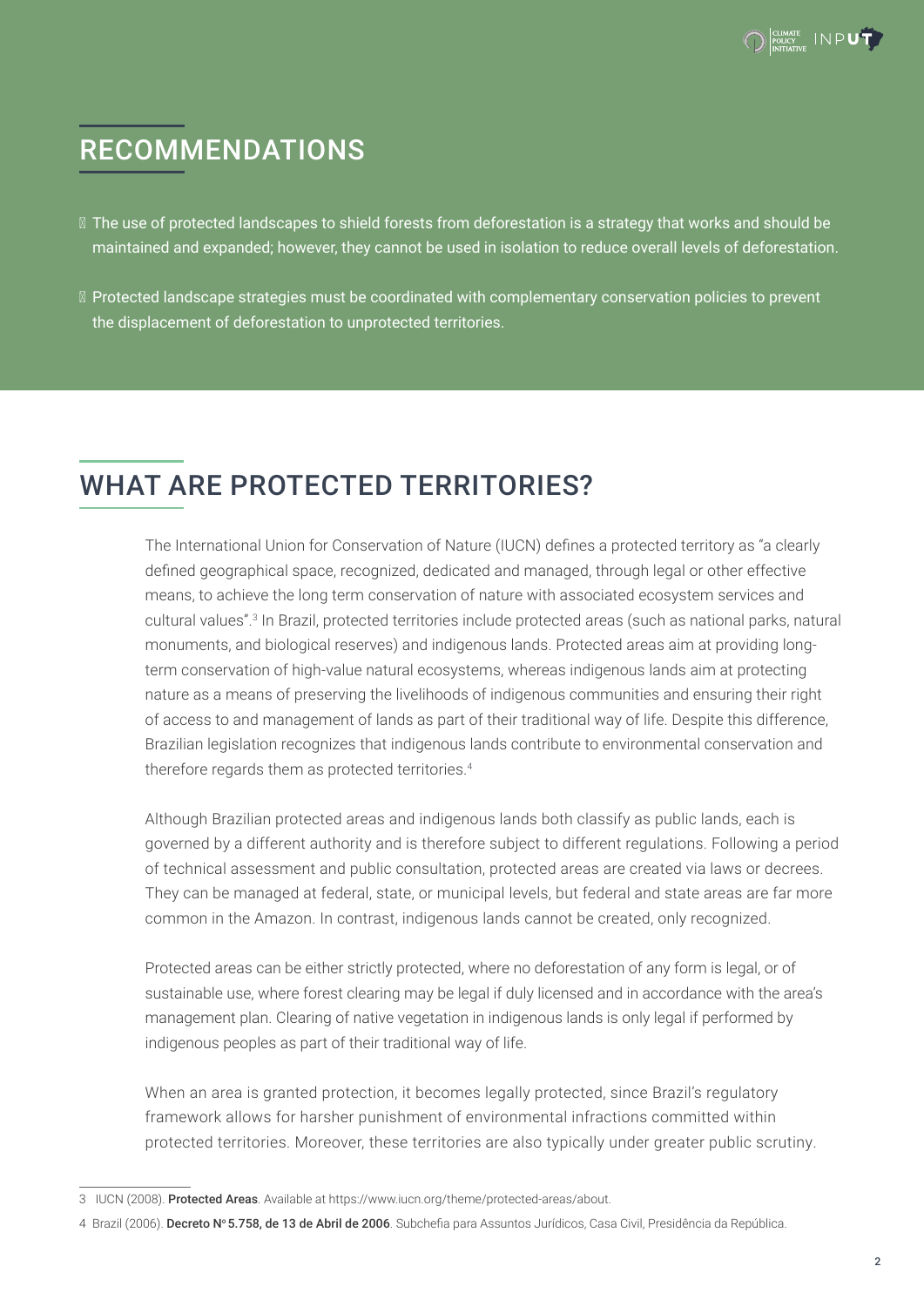

In addition to being monitored by dedicated governmental agencies, they attract much attention from both national and international medias, as well as from the civil society. Thus, in theory, protection stems from the capacity to deter environmental offenders from engaging in illegal activities due to the higher expected risk of getting caught and severely punished when acting within protected territories.<sup>5</sup>

### THE EXPANDING ROLE OF LANDSCAPE PROTECTION IN THE AMAZON

Landscape protection has long been used for tropical conservation purposes in Brazil — nearly twofifths of the Brazilian Amazon was already under protection in the early 2000s. Yet, deforestation advanced at alarming rates during this period, peaking at more than 2.7 million hectares per year in 2004.6 The Brazilian federal government responded by launching the Action Plan for the Prevention and Control of Deforestation in the Legal Amazon (PPCDAm), a policy plan that proposed innovative measures to slow Amazon deforestation. Within the scope of the PPCDAm, landscape protection expanded significantly. From 2004 to 2014, the extent of protected areas nearly doubled to 113 million hectares, and indigenous lands increased by 10 million hectares to reach a total of 107 million hectares.7 By 2014, protected territories covered more than half of the Brazilian Amazon.

The growth in protection coverage during the action plan was notable, but it was the new allocation strategy that brought true novelty to protection policy. Prior to the PPCDAm, protection was granted mostly based on biological and ecological factors. Under the action plan, these remained important criteria, but current and future deforestation risks also started being considered in allocation decisions. In addition to the original goals of conserving biodiversity and protecting natural habitats, protected territories in high-risk zones were overtly meant to serve as shields against advancing forest clearings.

Figures 1 and 2 illustrate the allocation of protected territory in the Brazilian Amazon before and after the PPCDAm. Figure 1 shows landscape protection status in 2004, as well as accumulated deforestation (all forest areas that had been historically cleared in the Amazon till then). The Deforestation Arc, the southwest to northeast region that concentrated most forest clearings, captured the historical agricultural frontier pushing into the forest. In the figure, this is illustrated as the region that is within 750 kilometers of the Amazon's southeast border; areas that are farther away are greyed out. The Deforestation Arc region accounted for more than 90% of deforestation in the action plan's first decade – forest areas in this zone were therefore exposed to high deforestation pressure.<sup>8</sup>

<sup>5</sup> Existing data on Amazon deforestation do not allow legal clearings to be accurately distinguished from illegal ones. However, there is compelling, though only anecdotal and/or localized, evidence that most areas deforested over the past two decades in the region were cleared under illegal circumstances.

<sup>6</sup> INPE (2019). Programa de Monitoramento da Floresta Amazôica Brasileira por Satélite – PRODES . Instituto Nacional de Pesquisas Espaciais / Ministério da Ciência, Tecnologia e Inovação.

<sup>7</sup> MMA (2017). Sistema Nacional de Unidades de Conservação – SNUC. Ministério do Meio Ambiente.; FUNAI (2017). GeoProcessamento. Fundação Nacional do Índio.; ISA (2017). Terras Ind'genas. Instituto Socioambietal.

<sup>8</sup> INPE (2019). Programa de Monitoramento da Floresta Amazôica Brasileira por Satélite – PRODES . Instituto Nacional de Pesquisas Espaciais / Ministério da Ciência, Tecnologia e Inovação.; INPE (2016). Sistema de Detecção de Desmatamento em Tempo Real - DETER. Instituto Nacional de Pesquisas Espaciais / Ministério da Ciência, Tecnologia e Inovação.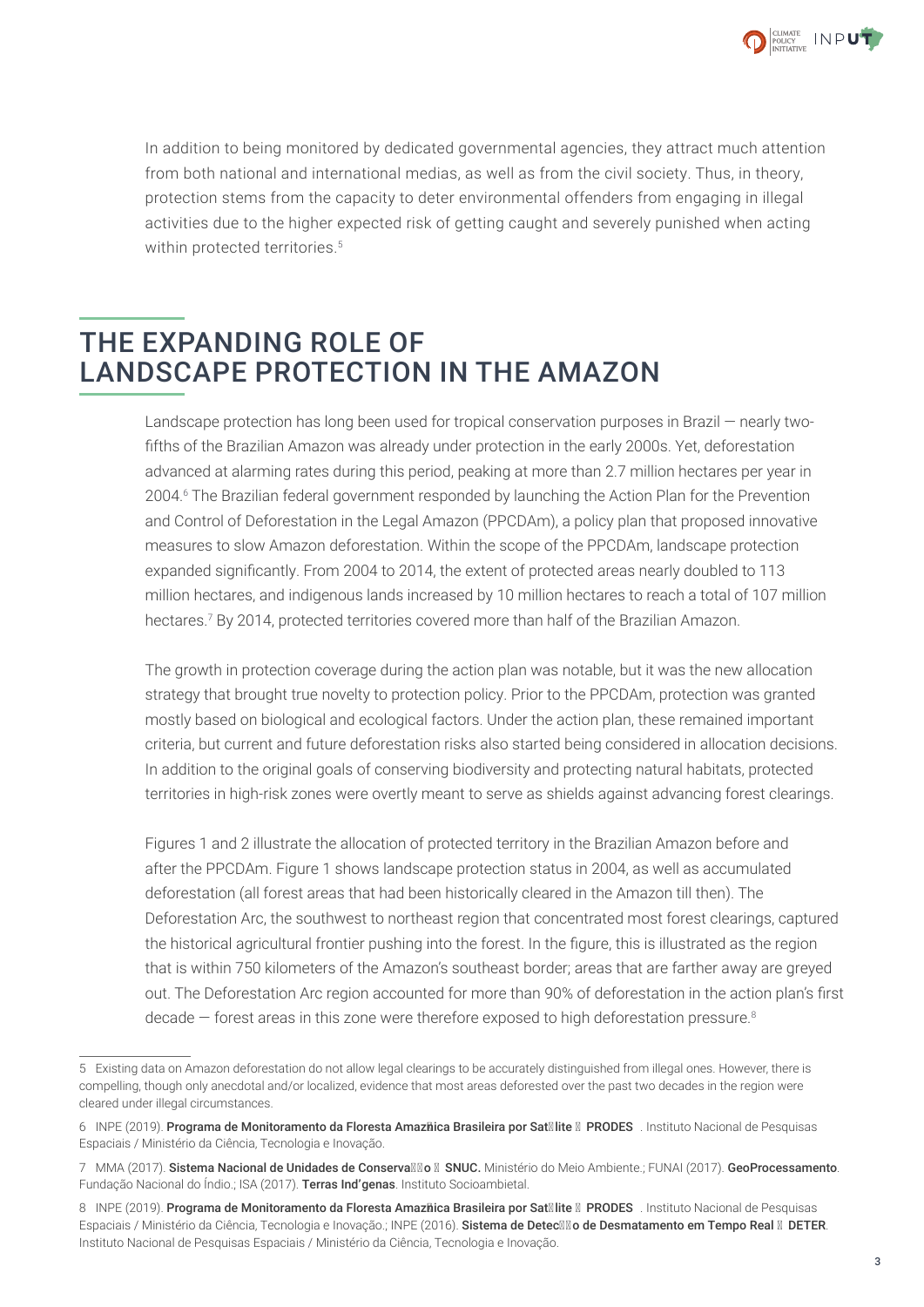





*Source: Climate Policy Initiative/ PUC-Rio (2020) with data from INPE, MMA, FUNAI and ISA*

Figure 2 clears accumulated deforestation from the map to highlight the distribution of protected territory. In 2004, landscape protection was widespread in the Amazon, but much of it was in the hinterland, far from the active deforestation frontier. Within the first decade of the action plan, when the new risk-based allocation strategy was already in place, almost 35 million hectares of protected territory were allocated to the high-risk Deforestation Arc zone. Newly protected territory in this high-pressure zone largely consisted of protected areas, which can be more easily created by the government as compared to indigenous lands. As shown in Figure 2, the spatial distribution of these newly protected territories closely resembled that of a shield, set up to contain deforestation pushing into the Amazon forest.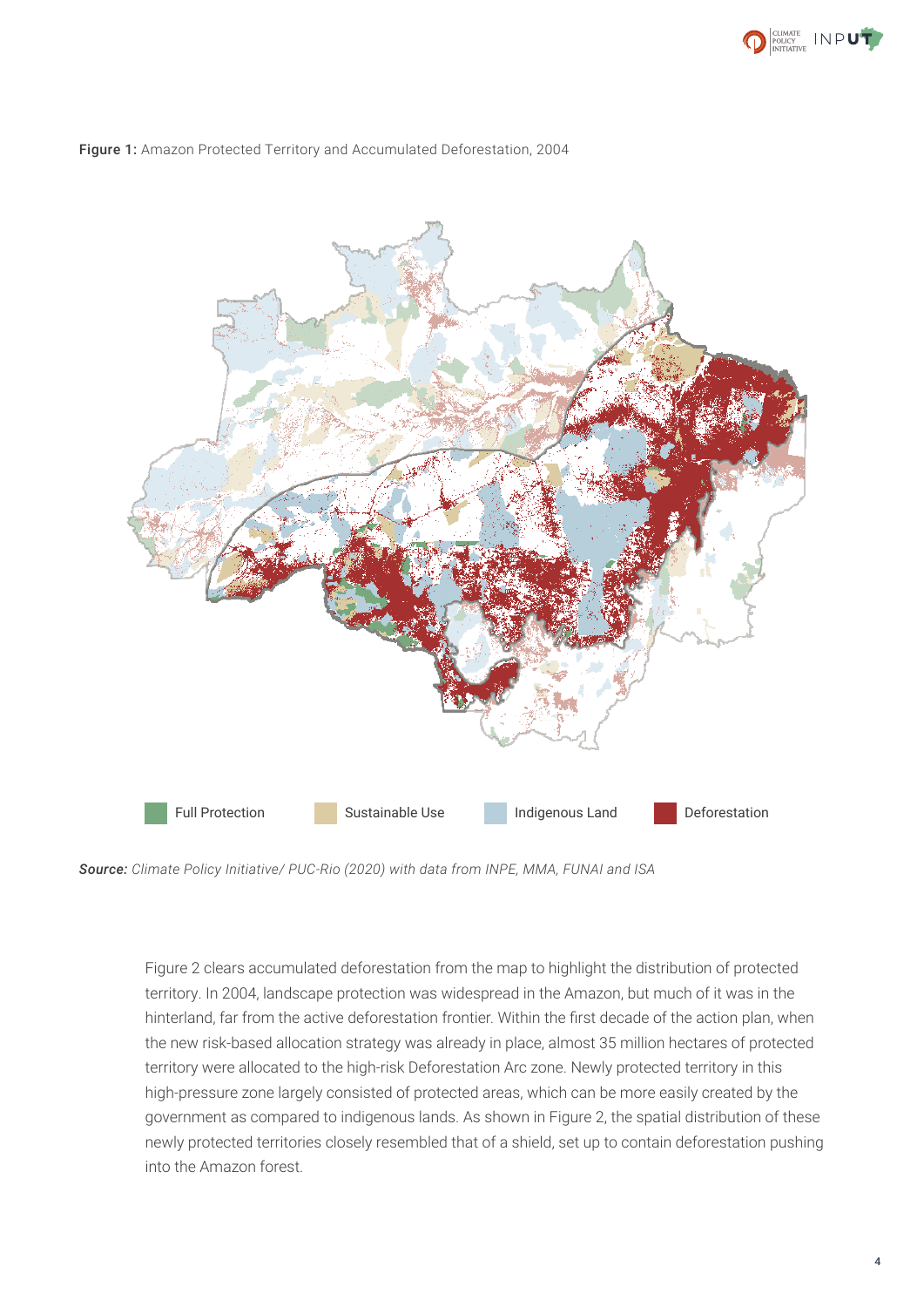

Figure 2: Amazon Protected Territory, 2004 and 2014



*Source: Climate Policy Initiative/ PUC-Rio (2020) with data from MMA, FUNAI and ISA*

### ASSESSING THE ROLE OF PROTECTED TERRITORIES IN PREVENTING DEFORESTATION

Evaluating the effectiveness of landscape protection in preventing deforestation is empirically challenging for two reasons. First, areas that are granted protection are intrinsically different from the ones that remain unprotected — they might, for example, hold greater biodiversity. This means that deforestation patterns in these areas might be inherently different for reasons other than protection, so simply comparing clearing outcomes in protected and unprotected territories does not yield an accurate measure of protection's impact. Second, effectiveness depends on whether the area faced an actual threat of being deforested prior to receiving protection, since areas that are not under forest clearing pressure are unlikely to see deforestation with or without protection.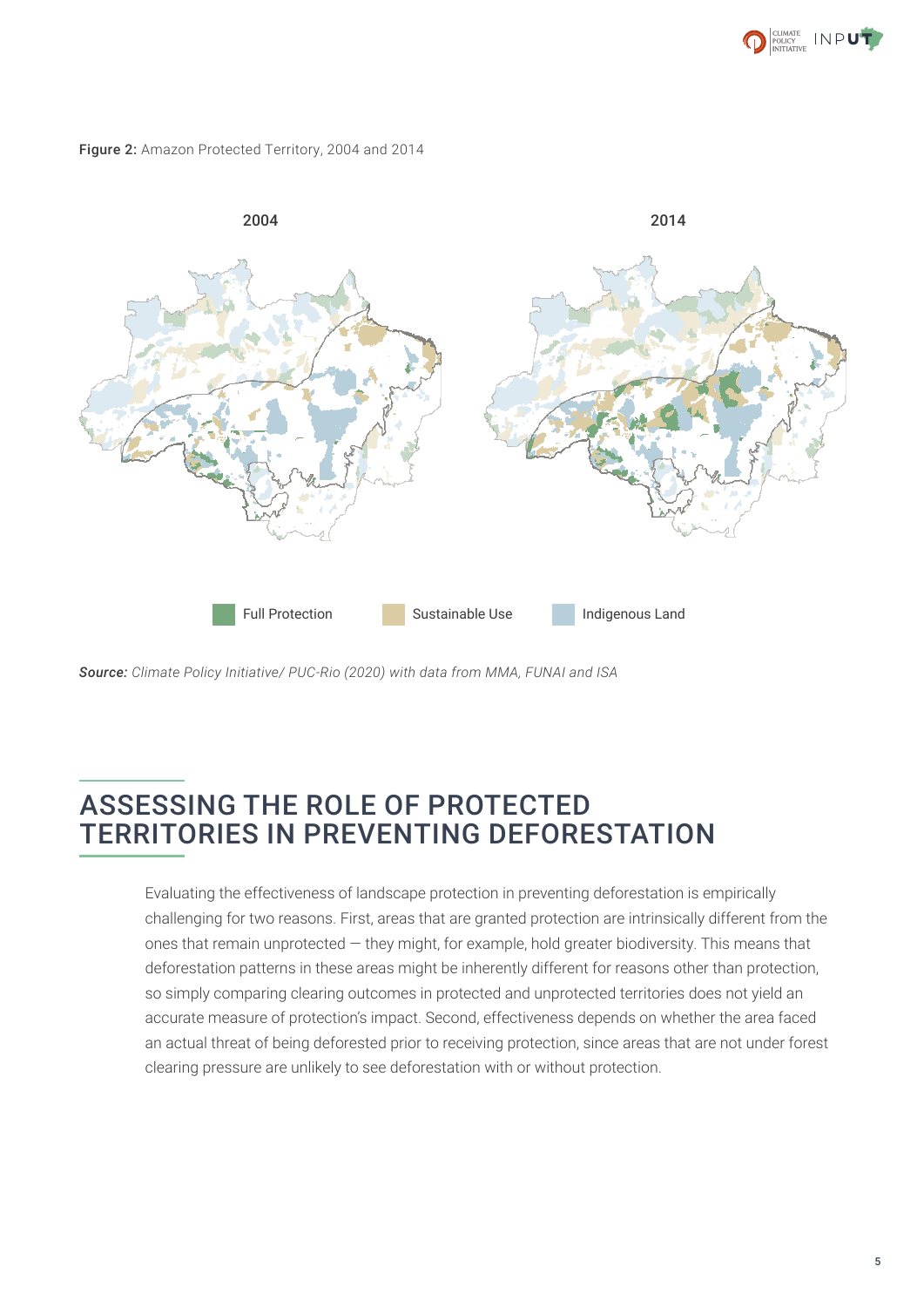

Protected territories worldwide are often — and increasingly — located in remote areas, making it difficult to assess the role this approach actually has in these regions in meeting forest conservation goals.9 The expansion of protected territories in the Brazilian Amazon within the scope of the PPCDAm is an exception to this pattern. Because protection was henceforth granted with the explicit goal of serving as a shield against advancing forest clearings, Brazil holds a large amount of protected territory in high-risk zones. This offers a unique opportunity to empirically assess the effectiveness of landscape protection against deforestation.

Researchers at CPI/PUC-Rio test protection's shielding capacity in the Brazilian Amazon by exploring the policy approach that Brazil used in allocating protected territories. Using data from the country's satellite-based tropical forest monitoring system, they show that the regional intensity of forest clearing alerts is associated with local deforestation outcomes from 2007 to 2014.<sup>10</sup> Researchers therefore use this regional alert intensity as a measure of local forest clearing pressure, and use this measure to compare levels of deforestation in protected and unprotected localities exposed to equivalent deforestation pressures.

Results attest to the protection strategy's efficacy in a high-risk context, with significantly less forest being cleared in protected localities than in unprotected ones. The local effect is sizable. Increasing regional deforestation pressure by one standard deviation increases local forest clearings ― but the difference between protected and unprotected localities amounts to a quarter of the sample's average local deforestation.

To understand whether this local effect impacted overall deforestation in the Amazon, the researchers use a hypothetical scenario in which landscape protection is entirely removed in the Brazilian Amazon. Table 1 presents the results, showing that without protected territories, overall deforestation totals would not have been markedly different. In fact, the difference across deforestation totals in each scenario from 2007 to 2014 is only 43,801 hectares, or 1% of total deforested area actually observed.

<sup>9</sup> DeFries, R., Hansen, A., Newton, A. C., and Hansen, M. C. (2005). Increasing Isolation of Protected Areas in Tropical Forests Over the Past Twenty Years. *Ecological Applications*, 15(1):19–26.

Joppa, L. N., Loarie, S. R., and Pimm, S. L. (2008). On the protection of "protected areas". *Proceedings of the National Academy of Sciences*, 105(18):6673–6678.

Joppa, L. N. and Pfaff, A. (2011). Global protected area impacts. *Proceedings of the Royal Society B: Biological Sciences*, 278(1712):1633–1638.

<sup>10</sup> The satellite-based tropical forest monitoring system was adopted under the PPCDAm. It uses satellite imagery to compare changes in forest cover throughout the full extent of the Brazilian Amazon. Upon detecting potential forest loss, the system issues a georeferenced alert that pinpoints the location of recent changes in forest cover. Alerts are used by Brazilian environmental agencies to target law enforcement action.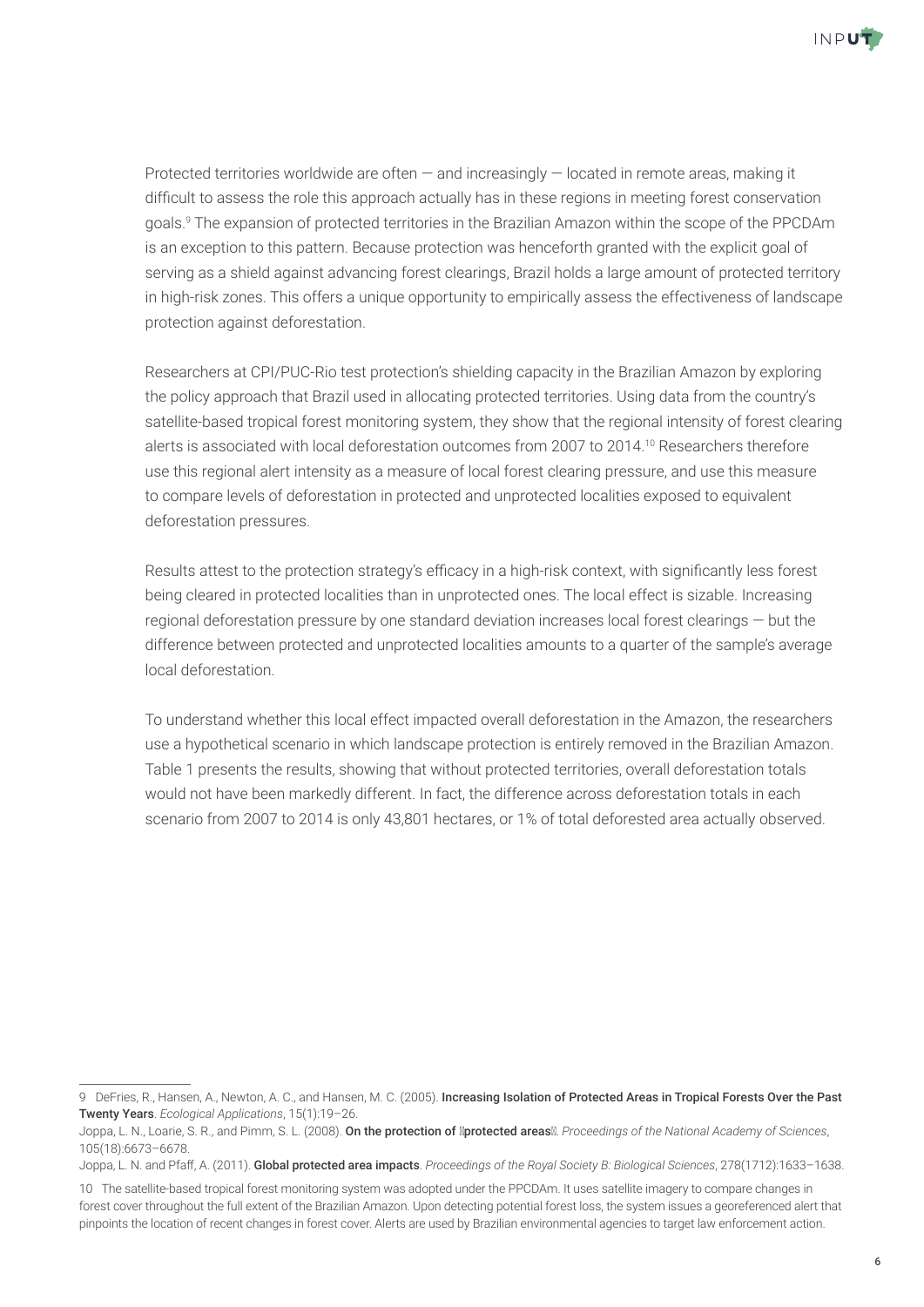

#### Table 1: Amazon Protected Territory, 2004 and 2014

| Year         | Deforested Area (in hectares) |                                       |
|--------------|-------------------------------|---------------------------------------|
|              | <b>Observed</b>               | Hypothetical:<br><b>No Protection</b> |
| 2007         | 1,001,963                     | 1,010,052                             |
| 2008         | 1,088,463                     | 1,083,634                             |
| 2009         | 524,428                       | 535,353                               |
| 2010         | 483,821                       | 481,643                               |
| 2011         | 467,814                       | 454,895                               |
| 2012         | 361,680                       | 351,589                               |
| 2013         | 466,920                       | 447,774                               |
| 2014         | 412,213                       | 398,559                               |
| <b>TOTAL</b> | 4,807,300                     | 4,763,499                             |

*Note: The hypothetical column reflects a scenario in which landscape protection is entirely removed.*

*Source: Assunção and Gandour (2018). The Deforestation Menace: Do Protected Territories Actually Shield Forests?. CPI/PUC-Rio working paper.* 

Combined, these findings indicate that while protected territories effectively shield forests under their domain, they only have a negligible impact on aggregate forest clearing levels. This attests to protection's effectiveness in curbing deforestation locally. Yet, it also suggests that protection policies affect regional deforestation dynamics, deflecting deforestation from protected to unprotected regions.

### NEXT STEPS: STRENGTHENING BRAZIL'S FIGHT AGAINST DEFORESTATION

CPI/PUC-Rio's empirical analysis provides nuanced and critical insights into the effectiveness of Brazil's landscape protection policy, and sheds light on the next steps for strengthening policy to combat Amazon deforestation.

The evidence corroborates the use of protected territories as a means of blocking advancing deforestation, as well as of protecting specific areas of interest. Yet, it also points toward the need not only for maintaining protected landscape policies, but also for designing and implementing broader, coordinated conservation strategies. The strategic targeting of protected territories should be accompanied by integrated conservation efforts that thwart the deflection of deforestation into unprotected regions and account for how deforestation activities respond to policy.